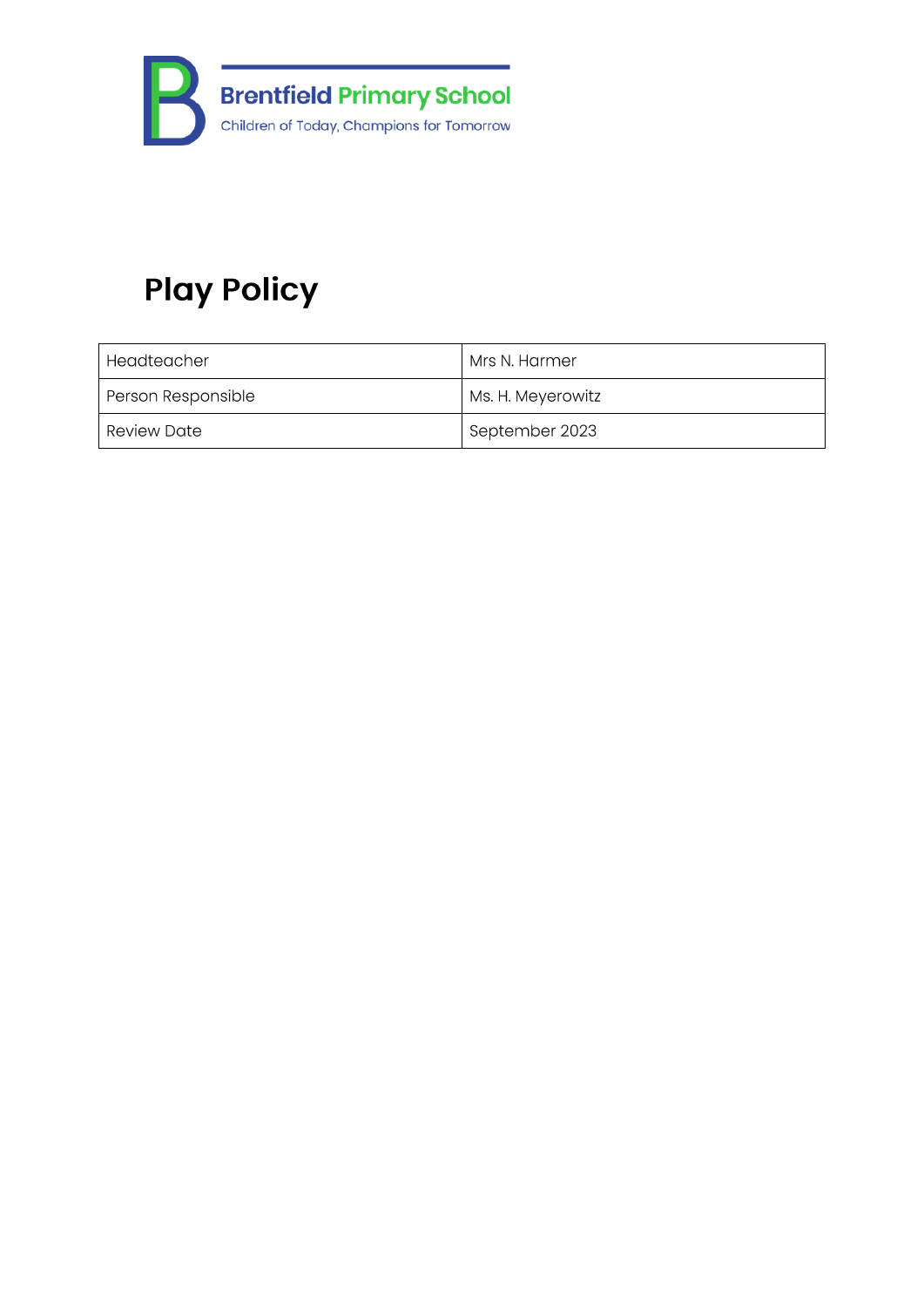Play is often described as challenging to define. We know it when we see it or feel it, but it is hard to frame.

Within modern play work studies it is framed as: 'encompassing children's behaviour which is freely chosen, personally directed and intrinsically motivated. It is performed for no external goal or reward, and is a fundamental and integral part of healthy development – not only for individual children but also for the society in which they live'. Play is what children do when they follow their own ideas and interests in their own way and for their own reasons.'

It can be physically active or creative, it can be very social or quietly reflective. Through play, children learn for themselves what cannot be taught directly – "the unteachable curriculum" such as working in a group, problem solving, emotional regulation, grit, determination, resilience, imagination.

An adult's role is not to facilitate the play, foster the play or teach children what to play. At heart the adult's role is to create the opportunities for play to happen – to give children sufficient time, space and permission, as well as facilitating a playground that offers play across all the play types such as social play or dramatic play (see: [https://www.playscotland.org/resources/play-types](https://www.playscotland.org/resources/play-types-poster/)[poster/](https://www.playscotland.org/resources/play-types-poster/) for a complete list of play types.

It offers children as much choice, control and freedom as possible within reasonable boundaries. Making provision for play does not just mean fixed equipment, it also includes 'loose items' such as fabric for make believe, sticks and gravel for environmental play and other artefacts for whatever the children conjure up.

We aim for children to have approximately 20% of their day taken up with rich play. This will be done by enabling play outside in most weathers – except heavy rain and not giving children consequences of reduced playtime.

# 2. Rationale

Changes in society such as: heavier traffic; busier lifestyles; less areas for play; technological advancements and awareness of risk have led to 'play poverty' for today's children. This makes their play opportunities at school even more vital.

Children spend up to 20% of their time in school at play so this time needs to be coherent and planned for to enable rich play opportunities. This policy frames what, why and how Brentfield will support increasing opportunities for play across the school day.

# 3. The Value of Play

As a result of implementing this policy within school we believe that children will:

- be happier
- have increased self-awareness and self-esteem
- greater understanding of their own emotions (sadness, rejection, frustration, boredom, fear)
- improved language and communication skills
- improved concentration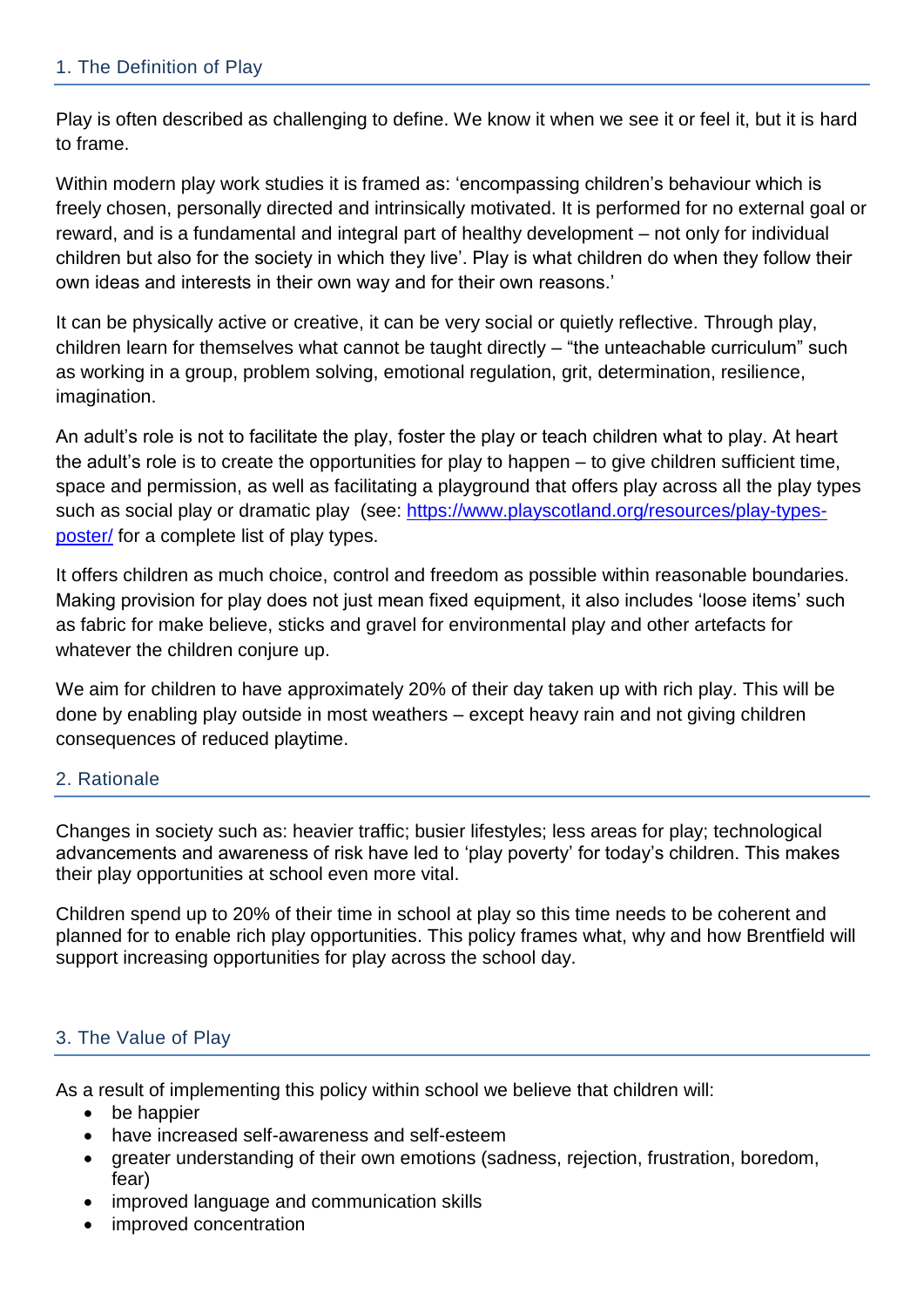- improved imagination, independence and creativity
- improved social skills
- greater resilience, confidence, grit
- be ready for anything as a result of negotiation and independence of thought
- be better at problem solving
- improved physical development, co-ordination and fitness
- improved mental well-being.

#### 4. Links to the BRAVE values of our school

We believe that play links directly with our BRAVE values in the following ways:

- Play provision is welcoming and accessible to every child, irrespective of gender, sexual orientation, economic or social circumstances, ethnic or cultural background or origin, or individual abilities. (Belonging)
- Play fosters social inclusion as it helps children understand the people and places in their lives, learn about their environment and develop their sense of community. (Belonging and Valuing others)
- Play is essential to healthy development from birth to adulthood, contributing to capacity for learning, resilience and the development of physical, cognitive, social and emotional skills. (Empowered)
- Play allows children to make mistakes and learn through trial and error. Children need these opportunities to learn about the world in ways that provide challenge and excitement. (Aspirational)
- Children develop imagination and the ability to sustain concentration through play. (Empowered)
- Play allows children to find out about themselves, their abilities and their interests. (Aspirational and Empowered)
- Play can help build emotional skills (for example understanding others' points of view), and intellectual skills (such as holding a reasoned discussion). (Valuing & Belonging)
- The children's views on play should be sought and they should be involved in creating a space that is exciting, engaging and enthuses children. (Valuing and empowerment)

# 5. The Adults Role in Play

We recognise that in order to play children may need to make a noise, get dirty, make a mess and sometimes be out of the direct gaze of adults and we aim to support the play through positively managing these needs.

The school will help children maximize the benefits they can gain from play by provision of trained staff who are informed by and work to the Play work Principles which are:

- Play is essential for physical, emotional, social, spiritual and intellectual development
- Play enables children to explore the physical and social environment, different concepts and ideas
- Encourages self-confidence and the ability to make choices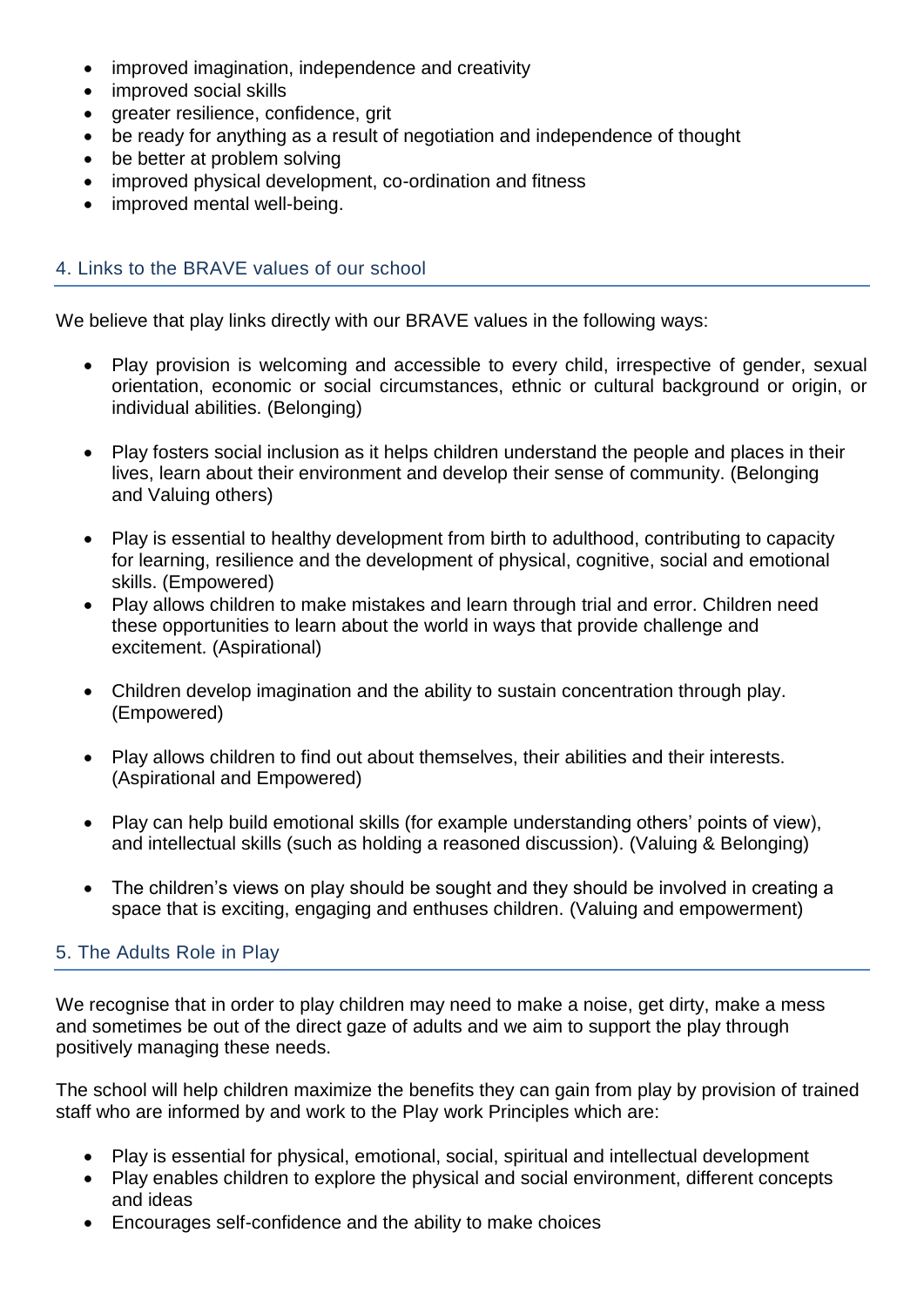- Play is critical to children's physical and emotional health, and enables them to explore and develop the balance between their right to act freely and their responsibilities to others
- Free play can have a direct positive impact on a child's ability to reach their potential.

The law requires that children in school have supervision but for primary school playtimes there are no stated ratios. During the school day there should be one or more adults present outdoors. The school recognizes OPAL's three models of supervision Direct, Remote and Ranging. Except for new children in reception, the school does not believe direct supervision is possible or beneficial. Supervision will take remote and ranging models, so that children can quickly find an adult, and adults can patrol large sites to gain an awareness of the kinds of play and levels of risk likely to be emerging.

It is important that staff know and adhere to the school's policy in relation to confidentiality and child protection issues. Staff need to be clear they cannot offer unconditional confidentiality to pupils and that the boundaries agreed by the school in relation to sensitive issues are adhered to.

#### 6. Benefit and Risk

Children need and want to take risks when they play. Play provision aims to respond to these needs and wishes by offering children stimulating, challenging environments for exploring and developing their abilities. In doing this, play provision aims to manage the level of risk so that children are not exposed to unacceptable risks of death or serious injury. When planning and providing play opportunities, the goal is not to eliminate risk, but to weigh up the risks and benefits. No child will learn about risk if they are wrapped in cotton wool' Managing Risk in Play Provision: Implementation guide is published for Play England, 2012.

The school will use the Health and Safety Executive guidance document 'Children's Play and Leisure – Promoting a Balanced Approach' (September 2012): <https://www.hse.gov.uk/entertainment/childrens-play-july-2012.pdf> as the principle value statement informing approach to managing risk in play.

It will adopt a benefits/risk approach as detailed in 'Managing Risk in Play Provision' Implementation Guide. Managing Risk in Play Provision Risk-taking is an essential feature of play provision, and of all environments in which children and young people legitimately spend time at play. Play provision aims to offer children and young people the chance to encounter acceptable risks as part of a stimulating, challenging and controlled learning environment. In the words of the play sector publication Best Play, play provision should aim to 'manage the balance between the need to offer risk and the need to keep children and Young people safe from harm'.

In additions to standard risk/benefit assessments the school will practice dynamic risk management with children encouraging them to identify and manage risks in an environment where adults are present to support them.

See the school's Safeguarding of Children/Child Protection Policy for more information.

# 7. Environment

We believe that a rich play setting should ensure that all children have access to a stimulating environments that are free from unacceptable risk and thereby offer the opportunity to explore by themselves, through their freely chosen play.

This policy links with the following policies: